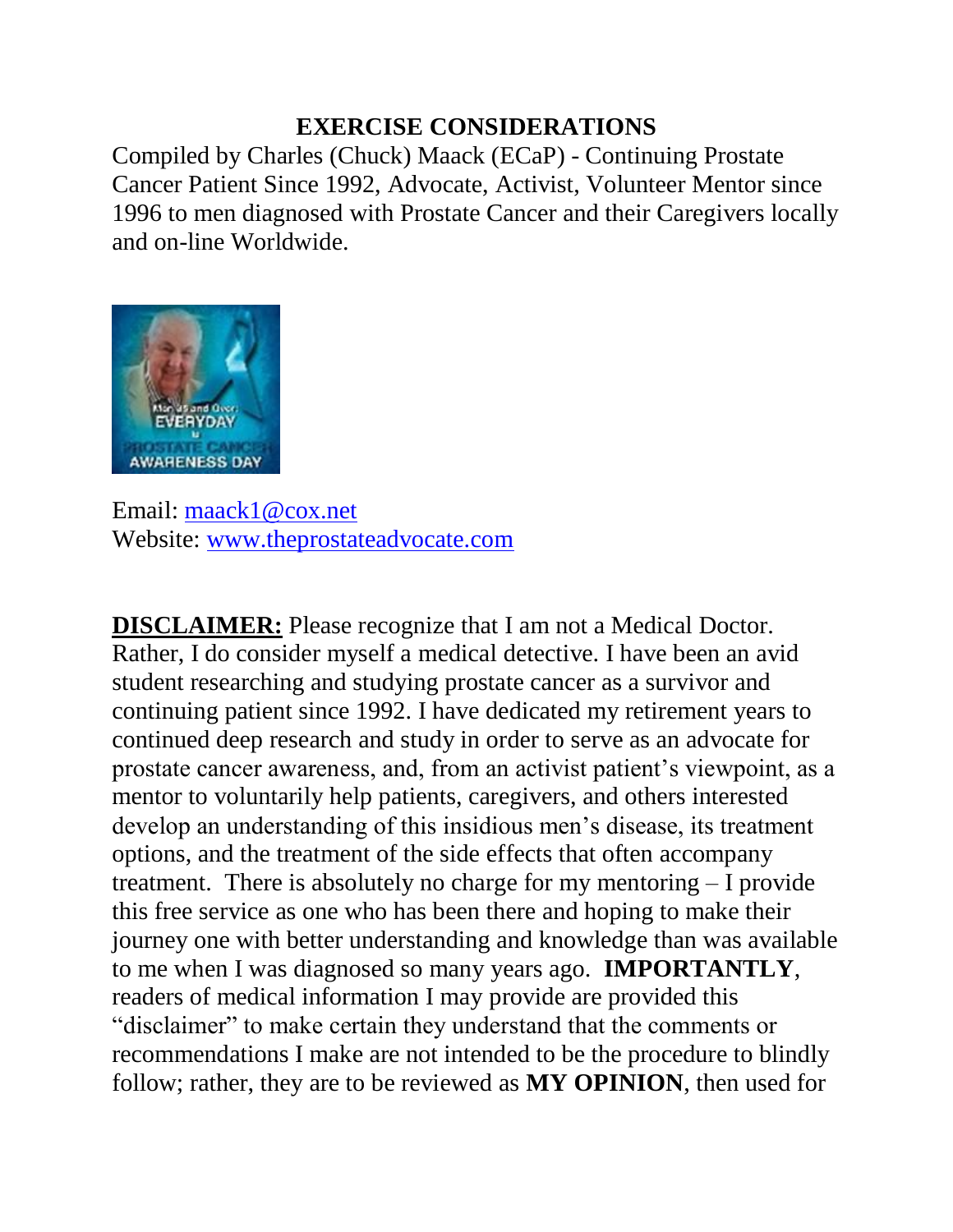further personal research, study, and subsequent discussion with the medical professional/physician providing their prostate cancer care.

The following are a sampling of exercise considerations I compiled from various resources. They certainly are not all encompassing or all inclusive. The extent one exercises should be determined by their health and physical abilities. Most certainly discuss your plan with your health care provider and start very slowly until comfortable with any exercise, then increase dependent on continued comfort. The saying "no pain, no gain" can be used with reservations/limitations. Light "pain discomfort" can be anticipated, since when embarking on an exercise regimen following little previous deliberate exercise one will likely experience some pain discomfort. When this occurs, it is an indication to either lighten up or not exceed that level of exercise until the body parts have acclimated to the exercise and that discomfort disappears.

You are often more encouraged if you find someone to work with you.

For the Heart patient, MedlinePlus provides several exercise considerations; please open and review the following: <https://medlineplus.gov/ency/patientinstructions/000094.htm>

This from the Cleveland Clinic:

Exercise guidelines:

-Every patient should consult with his or her health care provider before beginning an exercise program.

-A good exercise program starts slowly, allowing your body time to adjust.

-Keep a regular exercise schedule -- exercise at least three times a week. -Even more dangerous than not exercising at all is exercising only occasionally.

-The right kind of exercise never makes you feel sore, stiff, or exhausted. If you experience soreness, stiffness, exhaustion, or feel out of breath as a result of your exercise, you are overdoing it.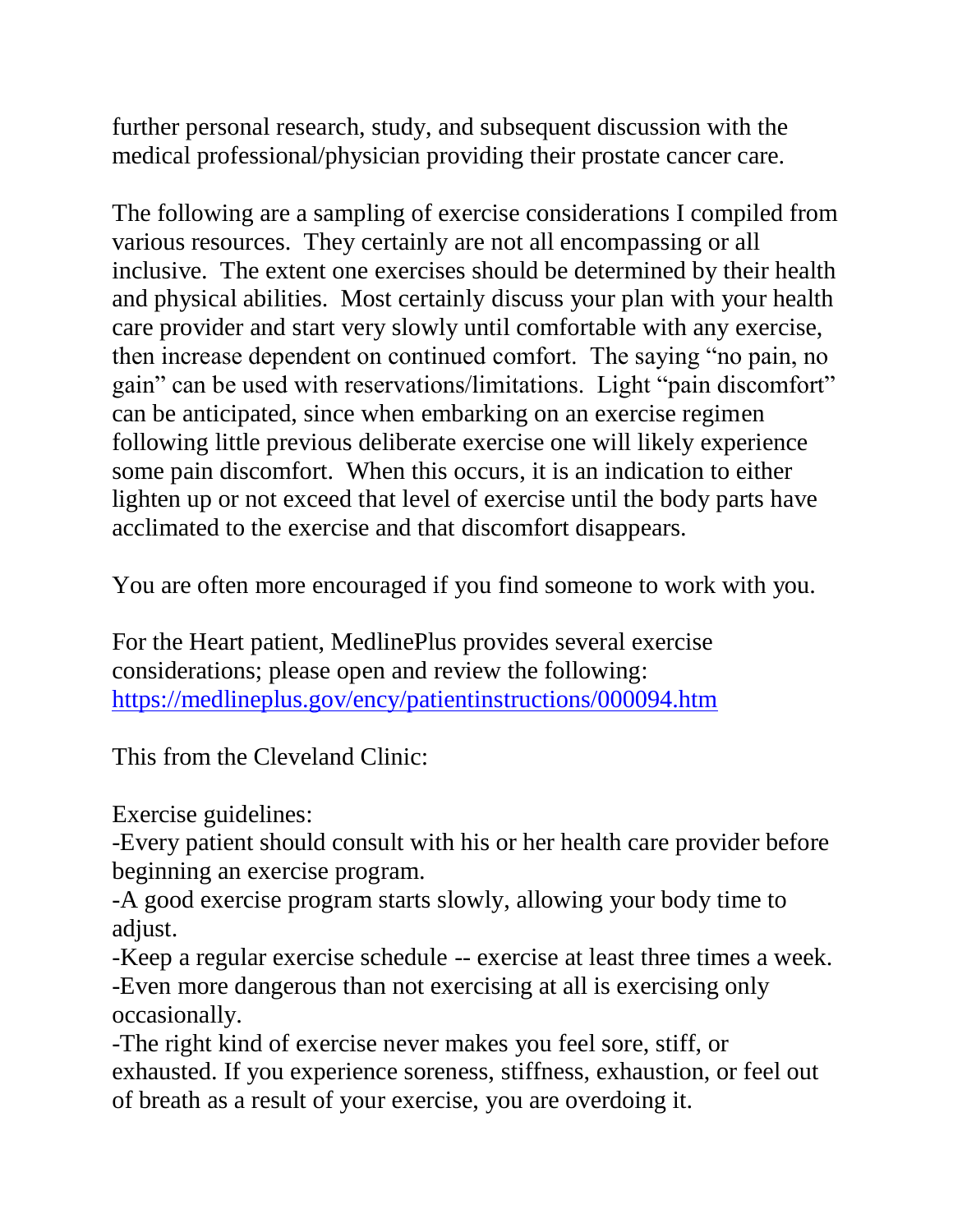-Most exercises are safe, as long as you exercise with caution and you don't overdo it. The safest and most productive activities are swimming, brisk walking, indoor stationary cycling, and low-impact aerobics (taught by a certified instructor). These activities carry little risk of injury and benefit your entire body.

Similar exercises are explained for maintaining good health in this paper shown for women, but works as well for men: [http://www.womenfitness.net/pectoral.htm.](http://www.womenfitness.net/pectoral.htm) And, of course, you can access the internet and find many exercise routines. I believe it important to recognize your strength and age limitations and to begin these exercises lightly, slowly, and with caution so as not to over-extend or cause yourself harm.

# **This from Karen L. Swartz, M.D., of Johns Hopkins**

### **Exercise tip 1: Exercise now…and again.**

Research shows that a 10- minute walk can improve your mood for two hours. Another study demonstrates that 10 minutes of pedaling on a stationery bike is enough to make you feel better, at least temporarily. The key to sustaining mood benefits is to exercise regularly -- stop exercising, and the psychological lift will disappear. The converse is also true: If you're used to regular physical activity, your mood will suffer if you take an exercise vacation.

**Exercise tip 2: Choose activities that are moderately intense.**  Aerobic exercise, such as walking and swimming, undoubtedly has mental health benefits, but you don't need to sweat strenuously to see results.

#### **Exercise tip 3: Find exercises that are continuous and rhythmic (rather than intermittent).**

Walking, swimming, dancing, stationery biking, and yoga are good choices.

## **Exercise tip 4: Be wary of competitive sports.**

Exercise that pits people head-to-head with opponents may be too stressful, leading to a bad mood in the face of defeat. If you're the type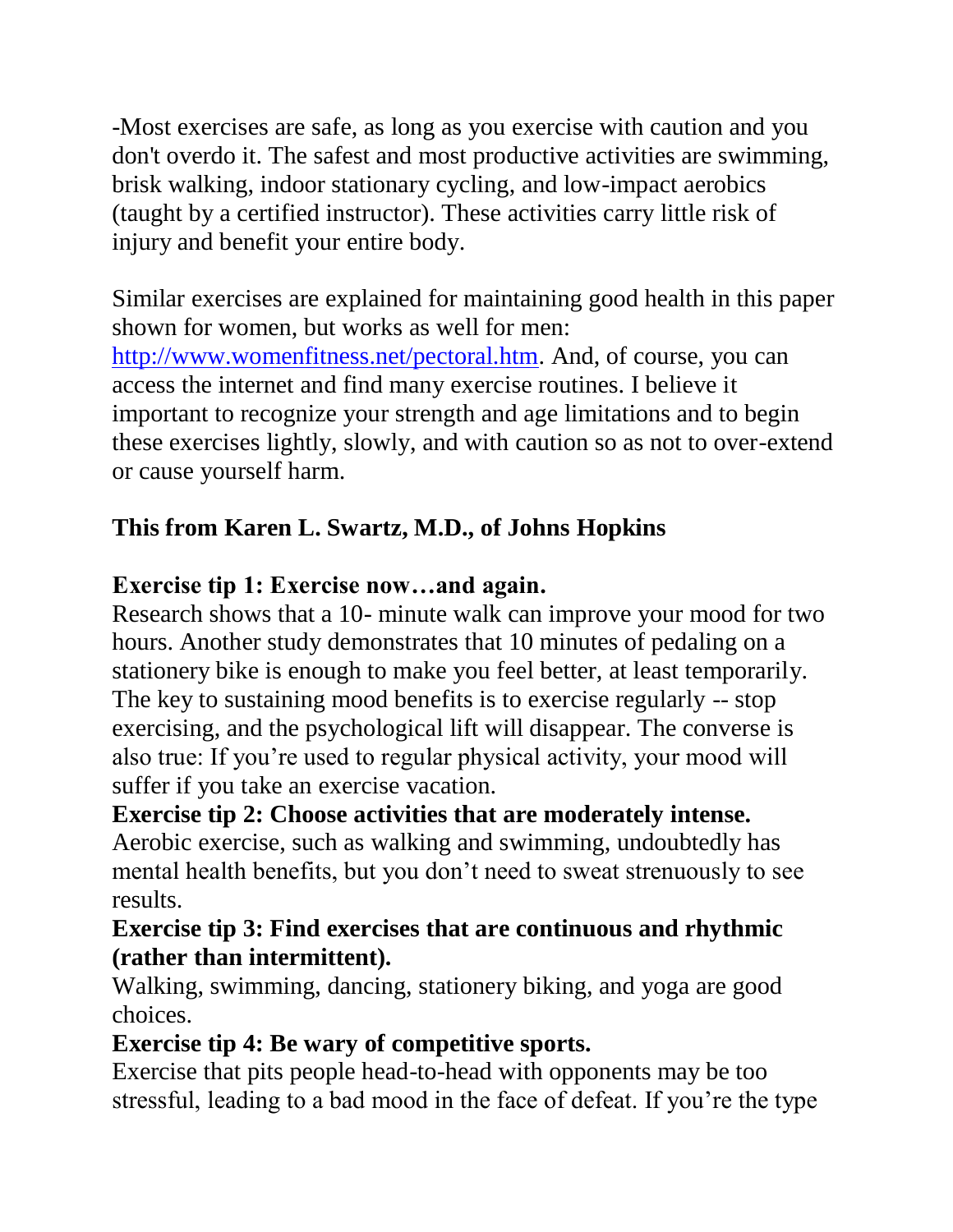whose competitive spirit may get the better of you, choose a physical activity that you enjoy and that allows you to de-stress.

#### **Exercise tip 5: Add a mind-body element.**

Activities such as yoga and tai chi rest your mind and pump up your energy. But if you don't want to do yoga or the like, you can add a meditative element to walking or swimming by repeating a mantra (a word or phrase) as you move.

**Exercise tip 6: Start slowly, and don't overdo it. More isn't better.**  Athletes who over-train find their moods drop rather than lift. You also risk injury and boredom if you push too hard, too fast, or too far.

Here are some examples of exercises addressed to the elderly, but if you are not yet in the "elderly" level, just ignore the word in the title: <http://www.eldergym.com/exercises-for-the-elderly.html>

Per Medical Oncologist Stephen B. Strum, MD, FACP, a specialist in research and treatment of advanced and recurring prostate cancer: ―Muscle loss is responsive to resistance exercises. As regards prostate cancer, we regularly read of the importance of exercise for everyone – not necessarily grueling exercise but at least moderate exercise. When prostate cancer patients have been treated with surgical removal of their prostate, radiation to the prostate gland and periphery, or are moved to androgen deprivation therapy (ADT) (wherein with the latter the resultant loss of testosterone and consequent weakening of muscle/bone), many experience fatigue/tiredness/lethargy; this is particularly so for those whom regular exercise has not been in their life's routine. This issue addressed below, regarding fatigue for men moved to ADT and loss of testosterone, recognizes that men with lean mass (LM) found it easier to begin or continue an exercise routine. Men with various levels of fat mass (FM) - and likely not having an exercise routine - found moving to exercise difficult. This is further explained in this BJU International (BJUI) paper:

<https://onlinelibrary.wiley.com/doi/abs/10.1111/bju.14384>This paper, in addressing "lean mass" and "fat mass," would be applicable to any man experiencing any of the previous treatment procedures, and would